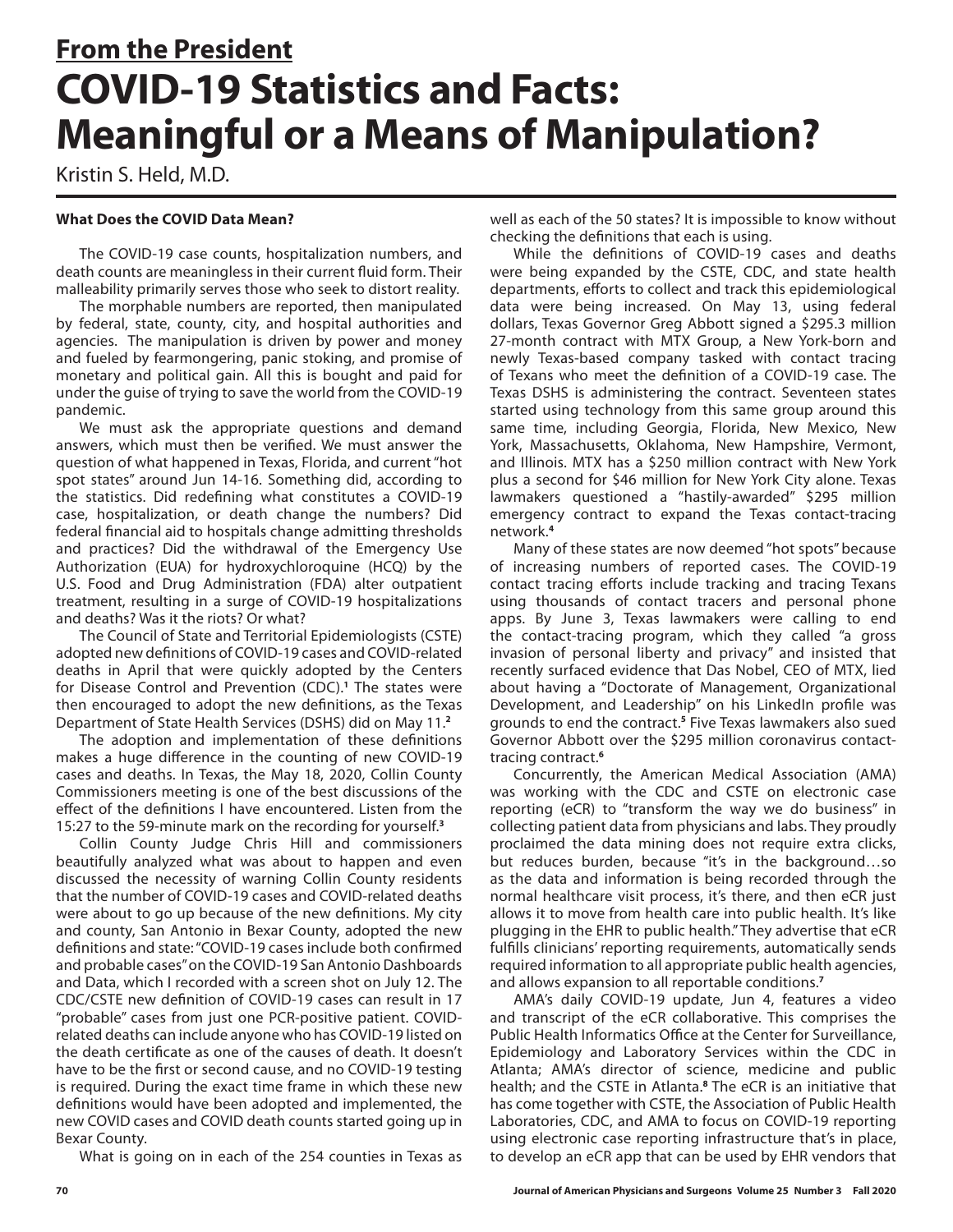didn't have eCR capability, and to allow data flow between patient care and public health. The CDC spokesperson claims to have been able to move COVID eCR rapidly, having "onboarded in the last month, around 2000 facilities that come to us from around 17 organizations, and we've seen over 460,000 case reports electronically flow through this and received in 32 different public health jurisdictions for use." They discuss plans to eventually insert treatment guidelines and isolation guidelines for COVID-19 as well.

Testing, reporting, and tracing are big-money industries with potential for overreach, over-reporting, and error resulting in loss of liberty and livelihood for Americans. All of this money is coming from taxpayers, and none has gone toward actual treatment. From information technology (IT) vendors and data brokers to the AMA, which profits as an "implement, comply, and coding" arm of the Department of Health and Human Services (HHS), there are monetary and power incentives to increase testing, tracing, and reporting of COVID-19.

Why would someone want to inflate case counts, and what are the risks and benefits of doing so? As reported in *Modern Healthcare*, HHS was to send \$10 billion in round two of relief grants to COVID-19 hot spots: "Hospitals that had more than 161 COVID-19 admissions between January 1 and June 10 will be paid \$50,000 for each COVID-19 admission. HHS asked hospitals to start submitting COVID-19 admission data on June 8."**<sup>9</sup>**

Hospitals that use the new CDC definition stand to make millions of dollars. The first round of HHS grants was \$12 billion and paid \$76,975 per admission to hospitals that had more than 100 COVID-19 admissions from Jan 1 through Apr 1. Obviously, states hit early got huge sums of money. Illinois received \$740 million; New York, \$684 million; and Pennsylvania, \$655 million. Additionally, Medicaid will pay out \$15 billion in relief funds. Hospitals must apply by August, so the more cases the better the return. Remember, this is on top of the extra money commercial insurers pay and the extra 20 percent Medicare pays to hospitals for patients hospitalized "with COVID-19." The hospitals reporting the most cases get the most money.

Because of expanding the definition of a new COVID-19 case to include exposure to a COVID-positive patient and a selfreported fever, lowering admission thresholds, and requiring testing on every admission, it is easy to code a hospital admission as "with COVID." A colleague reported to me that her scheduled Caesarian section patient was asymptomatic but tested positive on the required admission COVID test, so she too became a hospitalization "with COVID." The army of hospital billers and coders is no doubt hard at work scouring EMRs and community contact-tracing data to find any links that could raise their bounty. This may also explain why the average hospital stay for COVID-19 was around 1.4 days last time I checked—just long enough to go beyond a 24-hour emergency room observation status to count as an actual hospital admission.

Doctors, nurses, and patient-care staff do not get this money. In fact, many of my fellow physicians received pay cuts as great as 20 percent while being asked to step up and care for the increasing number of admissions, and many nurses and other members of our patient-care teams were in fact fired or furloughed because of financial devastation resulting from the initial premature and prolonged shutdowns.

Hospital beds and operating rooms sat empty as a consequence of governors' executive orders banning all nonurgent care. The premise was to reserve bed capacity for the anticipated COVID-19 surge. The result was near financial ruin for hospitals at the very time they were charged with preparing for a pandemic. The state governments' bans on non-urgent care had the opposite of the desired effect. Rather than increasing capacity, Texas lost staffed hospital beds. Thus, when our COVID-19 wave came, 3 months after the governor's executive order declaring a disaster, we were less prepared, with fewer staffed beds and more financial stress. Now we have fewer doctors and staff members, who are overworked and underpaid, to care for more patients. This is compounded by the new public health problem created by the bans and shutdown; all the non-COVID patients who delayed or were denied care during the near 2-month ban on treating them are all now in desperate need of care, and they are sicker. The hospitals now have more COVID patients, more non-COVID patients, and fewer staffed beds.

Yes, thank and pray for our critical-care doctors, nurses, and teams. They are doing more with less under great stress, but they are doing phenomenally good work. Death rates in Texas, for example, are remarkably low in spite of the new definition of COVID-related death. As discussed earlier, being coded as a COVID-related death does not require a COVID test but does come with a big payout for the hospitals. Definitions matter.

Another sad consequence of the inflated numbers is that we are losing freedoms and destroying our state and country. Our re-openings are based on these numbers. We have lost our ability to congregate in groups of 10 or more; go to church, school, weddings, funerals, sporting events, concerts; go anywhere without a mask; or hug our parents, grandparents, children, grandchildren, and the lonely. In Texas, there are Hospital Trauma Service Areas where larger counties with state and county hospitals take transfers from counties and rural hospitals less equipped. Bexar County covers for 22 counties. Our case reports did not separate out who was a Bexar County resident and who was from another county or country—we are a 2.5-hour drive from Mexico. Ironically, while Bexar County is taking care of all the sickest patients transferred in, we are penalized because of increasing COVID-19 hospitalizations and deaths; simultaneously, the counties that sent the patients to us, record fewer COVID-19 admissions and deaths and remain open with greater freedom and liberty. San Antonio is not allowing us to gather in groups of more than 10. Meetings and events are being canceled. Some are being rescheduled to other counties that we cover. This inflicts severe economic and psychological damage on our community.

This is not just a result of perverse financial incentives, but this is clearly also a political fight. San Antonio has a liberal Democrat mayor and Bexar County has a liberal Democrat county judge. Their approach is totalitarian. Their goal is for Democrats to win on Nov 3. Perhaps they are willing to draw this siege out to achieve personal political goals. Already school openings have been delayed based on manipulated numbers. Other counties being punished, such as Harris County and Dallas County, also have county hospitals and Democrat local leaders. Look at their numbers, definitions, and counting and reporting methods—and their loss of liberty.

### **A Better Response**

Our response has been all wrong. We must stop repeating our mistakes and instead learn from them. Imagine if the \$37